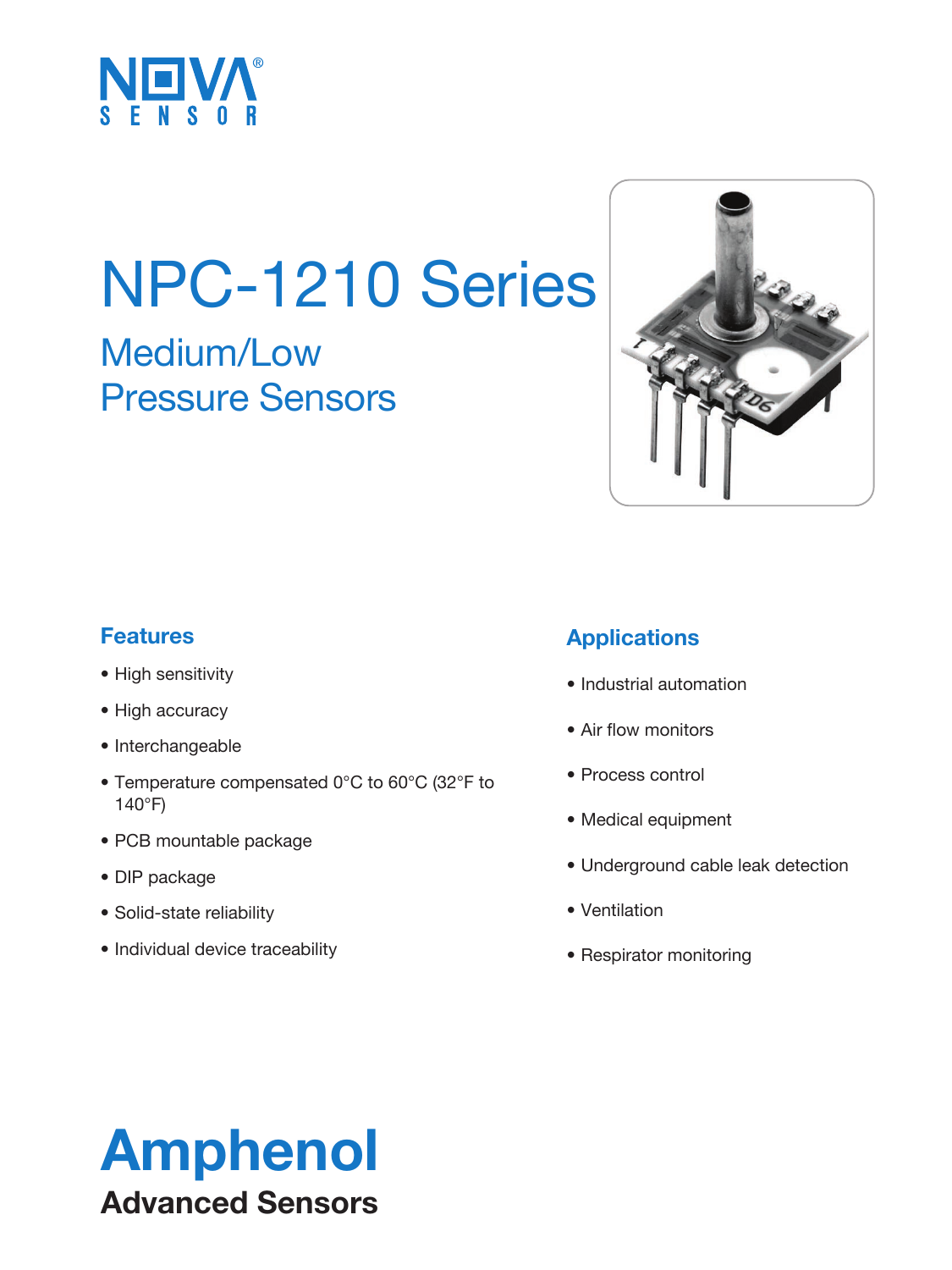## NPC-1210 Series Specifications

#### **Description**

The NPC-1210 series of solid-state pressure sensors is designed to provide a cost-effective solution for applications that require calibrated performance over a wide temperature range. Packaged in a dual-in-line configuration, the NPC-1210 Series is intended for printed circuit board mounting. Optional pressure port and lead configurations provide superior flexibility in low profile applications where pressure connection orientation is critical.

The NPC-1210 Series is based on NovaSensor's advanced SenStable® piezoresistive sensing technology. Silicon micromachining techniques are used to ion implant piezoresistive strain gages into a Wheatstone bridge configuration. The NPC-1210 Series offers the added advantage of superior temperature performance over the temperature compensated range of 0°C to 60°C (32°F to 140°F). A gain set resistor is included to normalize the FSO for field interchangeability.



*NPC-1210 Series Schematic Diagram*

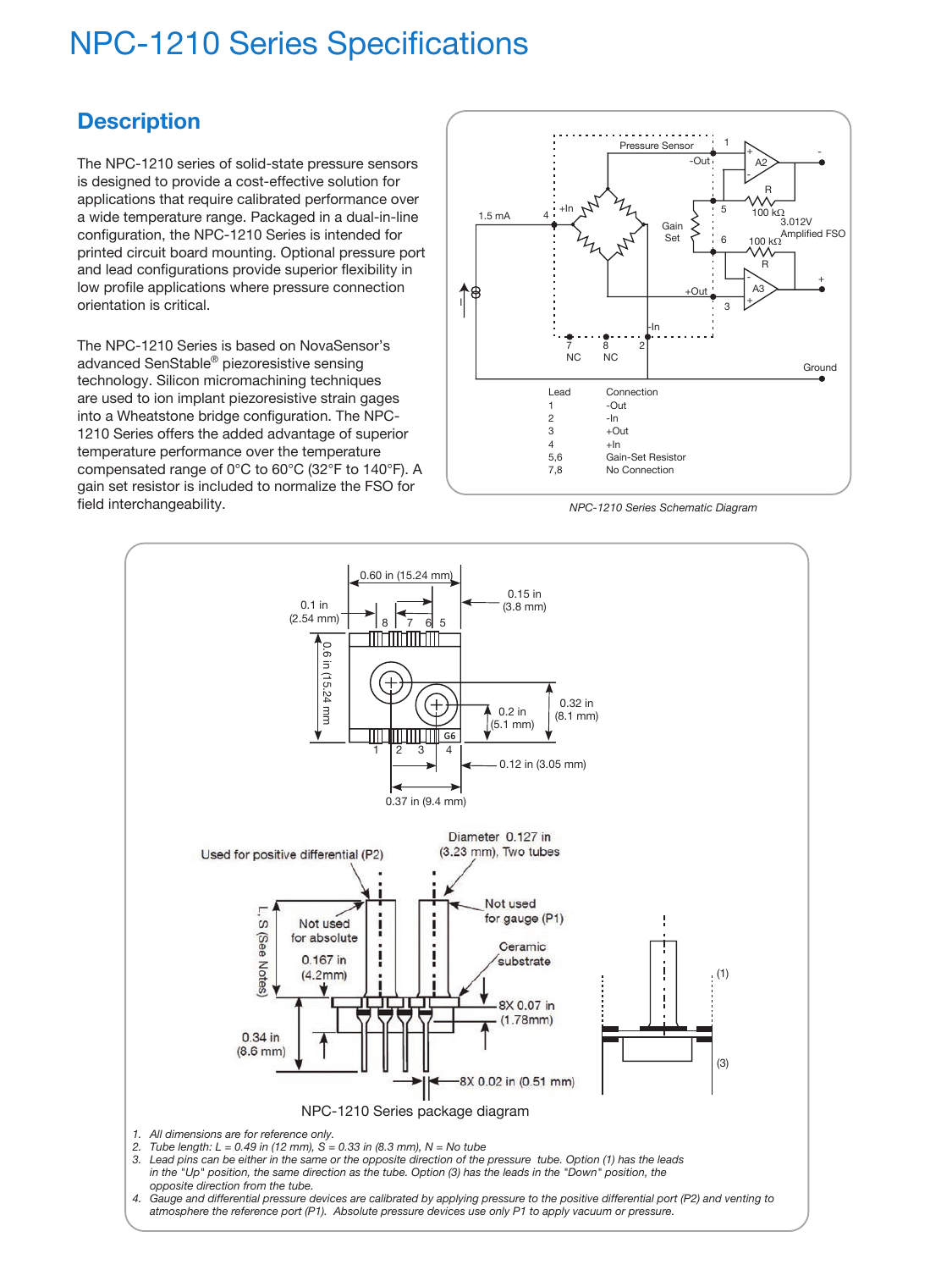## NPC-1210 Series Specifications

#### **Medium Pressure Sensors**

#### **Pressure Ranges**

- Gauge and Differential:
	- 5 psi (34 kPa, 0.34 bar)
	- 15 psi (100 kPa, 1.0 bar)
	- 30 psi (210 kPa, 2.1 bar)
	- 50 psi (340 kPa, 3.4 bar)
	- 100 psi (690 kPa, 6.9 bar)
- Absolute:

*differential ports*

- • 15 psi (100 kPa, 1.0 bar)
- • 30 psi (210 kPa, 2.1 bar)
- • 50 psi (340 kPa, 3.4 bar)
- •100 psi (690 kPa, 6.9 bar)
- For other pressure ranges, please contact NovaSensor.

| <b>Parameter</b>     | <b>Value</b> | <b>Units</b> | <b>Notes</b>                                     |  |
|----------------------|--------------|--------------|--------------------------------------------------|--|
| <b>Environmental</b> |              |              |                                                  |  |
| Temperature Range    |              |              |                                                  |  |
| Operating            | $-40$ to 125 | °೧           | (-40° to 257°F)                                  |  |
| Compensated          | $0$ to $60$  | °C           | (32°F to 140°F)                                  |  |
| Storage              | $-55$ to 150 | ℃            | $(-67 \text{ to } 302 \text{ }^{\circ}\text{F})$ |  |
|                      |              |              |                                                  |  |

| <b>Mechanical</b>                            |                                      |   |                           |
|----------------------------------------------|--------------------------------------|---|---------------------------|
| Weight                                       | 2.5                                  | g | (0.005)<br>I <sub>b</sub> |
| Media<br>Compatibility                       | Compatible with<br>exposed materials |   | 7                         |
| Positive<br>differential and<br>gauge ports  | Dry gases<br>only                    |   |                           |
| Absolute.<br>negative<br>differential nombre | Dry gases<br>only                    |   |                           |

| <b>Parameter</b>                          | <b>Units</b> | <b>Minimum</b> | <b>Typical</b> | <b>Maximum</b> | <b>Notes</b> |  |  |
|-------------------------------------------|--------------|----------------|----------------|----------------|--------------|--|--|
| Performance Parameters *                  |              |                |                |                |              |  |  |
| FS Output (FSO)                           | mV           | 75             | 100            | 150            | 2, 3         |  |  |
| Zero Pressure<br>Output                   | mV           | $-2$           |                | $\overline{2}$ | 3            |  |  |
| Linearity                                 | %FSO         | $-0.1$         |                | 0.1            | 4,8          |  |  |
| Pressure<br><b>Hysteresis</b>             | %FSO         | $-0.1$         |                | 0.1            |              |  |  |
| Input<br>Impedance                        | $\Omega$     | 2500           | 4000           | 6000           |              |  |  |
| Output<br>Impedance                       | Ω            | 4000           | 5000           | 6000           |              |  |  |
| Thermal<br>Accuracy-Span                  | %FSO         | $-0.5$         |                | 0.5            | 3, 5, 8      |  |  |
| Thermal<br>Accuracy-Zero                  | %FSO         | $-0.5$         |                | 0.5            | 3, 5, 8      |  |  |
| Temperature<br>Coefficient-<br>Resistance | $%$ /°C      |                | 0.2            |                | 5            |  |  |
| Thermal<br>Hysteresis-Zero                | %FSO         |                | 0.1            |                | 5            |  |  |
| Input Excitation                          | mA           |                | 1.5            | 2.0            |              |  |  |
| Pressure<br>Overload                      | Rated        |                |                | 3X             | 6            |  |  |

#### **Low Pressure Sensors Pressure Ranges**

#### • Gauge and Differential:

- 10 in  $H_2$ 0 (2.5 kPa, 0.025 bar)
	- 1 psi (6.9 kPa, 0.069 bar)

| <b>Parameter</b>                            | <b>Value</b>                         | <b>Units</b>   | <b>Notes</b>    |                |              |  |  |
|---------------------------------------------|--------------------------------------|----------------|-----------------|----------------|--------------|--|--|
| <b>Environmental</b>                        |                                      |                |                 |                |              |  |  |
| <b>Temperature Range</b>                    |                                      |                |                 |                |              |  |  |
| Operating                                   | -40 to 125                           | °C             | (-40° to 257°F) |                |              |  |  |
| Compensated                                 | 0 to 60                              | °C             | (32°F to 140°F) |                |              |  |  |
| Storage                                     | $-55$ to 150                         | °C             | (-67 to 302 °F) |                |              |  |  |
|                                             |                                      |                |                 |                |              |  |  |
| <b>Mechanical</b>                           |                                      |                |                 |                |              |  |  |
| Weight                                      | 2.5                                  | g              | (0.005)<br>lb)  |                |              |  |  |
| Media<br>Compatibility                      | Compatible with<br>exposed materials |                | $\overline{7}$  |                |              |  |  |
| Positive<br>differential and<br>gauge ports | Dry gases<br>only                    |                |                 |                |              |  |  |
| Absolute.<br>negative<br>differential ports | Dry gases<br>only                    |                |                 |                |              |  |  |
| <b>Parameter</b>                            | <b>Units</b>                         | <b>Minimum</b> | <b>Typical</b>  | <b>Maximum</b> | <b>Notes</b> |  |  |
| Performance Parameters *                    |                                      |                |                 |                |              |  |  |
| FSO 10 in $H2O$                             | mV                                   | 25             | 50              | 70             | 2, 3         |  |  |
| FSO 1 psi                                   | mV                                   | 50             | 75              | 110            | 2, 3         |  |  |
| Zero Pressure<br>Output                     | mV                                   | $-2$           |                 | $\overline{2}$ | 3            |  |  |
| Linearity                                   | %FSO                                 | $-0.5$         |                 | 0.5            | 4            |  |  |
| Pressure<br>Hysteresis                      | %FSO                                 | $-0.1$         |                 | 0.1            |              |  |  |
| Input<br>Impedance                          | Ω                                    | 2500           | 4000            | 6000           |              |  |  |
| Output<br>Impedance                         | Ω                                    | 4000           | 5000            | 6000           |              |  |  |
| Thermal<br>Accuracy-Span                    | %FSO                                 | $-1.0$         |                 | 1.0            | 3, 5         |  |  |
| Thermal<br>Accuracy-Zero                    | %FSO                                 | $-1.25$        |                 | 1.25           | 3, 5         |  |  |
| Temperature<br>Coefficient-<br>Resistance   | $\%$ /°C                             |                | 0.22            |                | 5            |  |  |
| Thermal<br>Hysteresis-Zero                  | %FSO                                 |                | 0.1             |                | 5            |  |  |
| Input Excitation                            | mA                                   |                | 1.5             | 2.0            |              |  |  |
| Pressure<br>Overload                        | psi (bar)                            | 5(0.34)        |                 |                |              |  |  |

*\* 1. Supply current = 1.5 mA and ambient temperature = 77°F (25°C), unless otherwise noted. Gauge and differential pressure devices are calibrated by applying pressure to the positive differential port (P2) and venting to atmosphere the reference port (P1).* 

 *2. Output span of unamplified sensor.*

 *3. Compensation resistors are an integral part of the sensor package; no additional external resistors are required. Pins 7 and 8 must be kept open. The NPC-1210 is interchangeable only when used with the gain set resistor shown in the schematic diagram. Maximum gain-set resistor mismatch is 2%.*

 *4. Best fit straight line.*

- *5. Temperature range 32°F to 140°F (0°C to 60°C), reference to 77°F (25°C).*
- *6. 3X or 200 psi (13.78 bar) maximum, whichever is less.*
- *7. Exposed materials are pyrex, ceramic, silicon, epoxy, RTV, and stainless steel.*
- *8. 5 psi (0.34 bar) spec.: Linearity: 0.25 ±%FSO, TC-span: 0.75 ±%FSO, TC-zero: 0.75 ±%FSO. otherwise noted.*